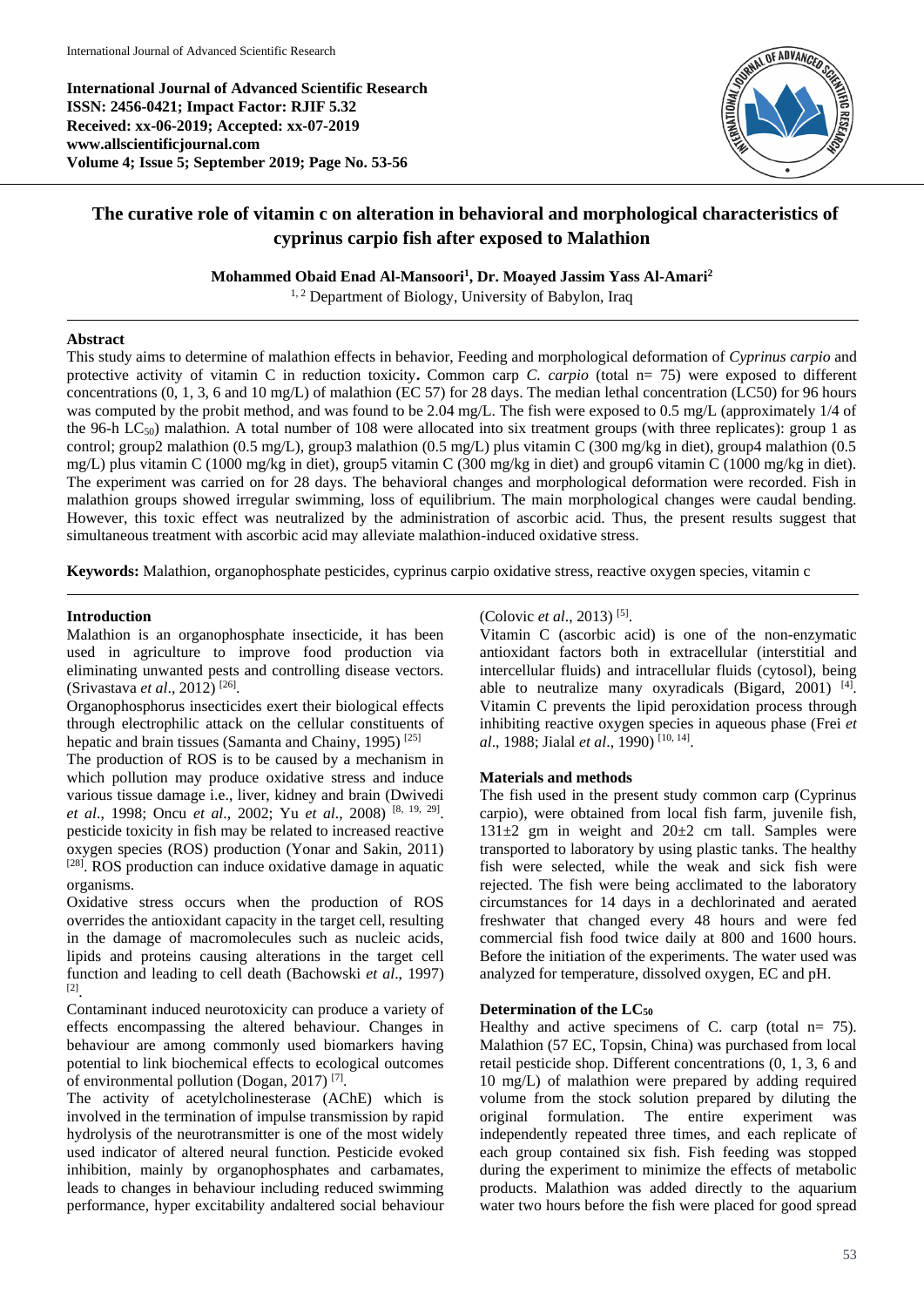of the pesticide. Every 24 h the mortality count was monitored and dead fish were removed to avoid possible deterioration of the water quality (Gooley *et al*., 2000) [11] The lethal concentration  $(LC_{50})$  for 96 h was computed by the probit method (Finney, 1971)  $[9]$ .

# **Chronic toxicity**

Healthy and active specimens of C. carp (total  $n=108$ ) were procured from a local fish farm. The length and weight of fish was  $20\pm 2$  cm and  $131\pm 2$  g, respectively. The fish were exposed to 0.5 mg/L (approximately  $1/4$  of the 96-h LC<sub>50</sub>) malathion for 28 days. The entire experiment was three replicate, and each replicate of each group contained six fish. The fish were divided into six groups as follows:

**Treatment 1**: the control group, was maintained in tap water and received a commercial basal diet that did not contain ascorbic acid.

**Treatment 2**: were exposed to 0.5 mg/L malathion and received a commercial basal diet feed for 28 days.

**Treatment 3**: were exposed to 0.5 mg/L malathion and received a commercial basal diet enriched with 300 mg vitamin C per 1 kg diet for 28days.

**Treatment 4**: were exposed to 0.5 mg/L malathion and received a commercial basal diet enriched with 1000 mg vitamin C per 1 kg diet for 28 days.

**Treatment 5**: the specimens were fed with a diet enriched with 300 mg ascorbic acid per 1 kg diet for 28 days.

**Treatment 6**: the specimens were fed with a diet enriched with 1000 mg ascorbic acid per 1 kg diet for 28 days. Replaced concentrations were doing every 48 hours.

#### **Results**

# **Median Lethal Concentration (LC50)**

The experiment of calculating median lethal concentration (LC50) of *C. Carpio* was carried out in 24, 48, 72 and 96 hours, and used different concentrations of malathion (0, 1, 3, 6 and 10 mg/L). The median lethal concentration  $(LC_{50})$ for 96 h was computed by the probit method (Finney, 1971)  $[9]$ , the log of concentration and probit unit shown in table (1).

|        | <b>Table 1:</b> Median lethal concentration $(LC_{50})$ of malathion for C. |
|--------|-----------------------------------------------------------------------------|
| Carpio |                                                                             |

| <b>Concentration</b><br>ppm | Log of<br>Concentration | mortality<br>rates% | mortality<br>Probit |
|-----------------------------|-------------------------|---------------------|---------------------|
|                             |                         |                     |                     |
|                             |                         | 28                  | 4.42                |
|                             | 0.477                   |                     | 5.28                |
|                             | 0.778                   | 83                  | 5.95                |
|                             |                         |                     |                     |

The  $\log_0$  was determined by Graph plotted for log of concentration versus % of mortality of *C. carpio* exposed to malathion then calculate the  $\log_{50}$  from the equation of straight-line figure (1).



Fig 1: Plot of log-concentrations versus probits for calculation of LC<sub>50</sub> of *C. carpio* exposure to malathion pesticide.

#### **Behavioral and morphological changes**

In treatment (2) when the fish is insert in the aquarium it shows an abnormal behavior to escape from the effect of the malathion pesticide. The fishes were agitation showing fast movement, move toward the surface, open their mouth and breath and later try to jump. After 96 hours The symptoms appeared on the fishes show lessen activity and began to swim irregularly as well as the rise and fall in the bottom of the aquarium and not response to external stimulant, in

compare with treatment (1) control group the fish was swim in a regular circle way.

After 96 hours noticed on the fish secreted excess mucus all over the body. Feeding were affected and consumption of food in fish was impaired and reduced. After 14 days the caudal bending was noticed in which greatly retarded the normal swimming pattern figure (2). In treatment (3) the irregular swimming and difficult of breath were noticed in the first 96 hours but later the activity and swimming and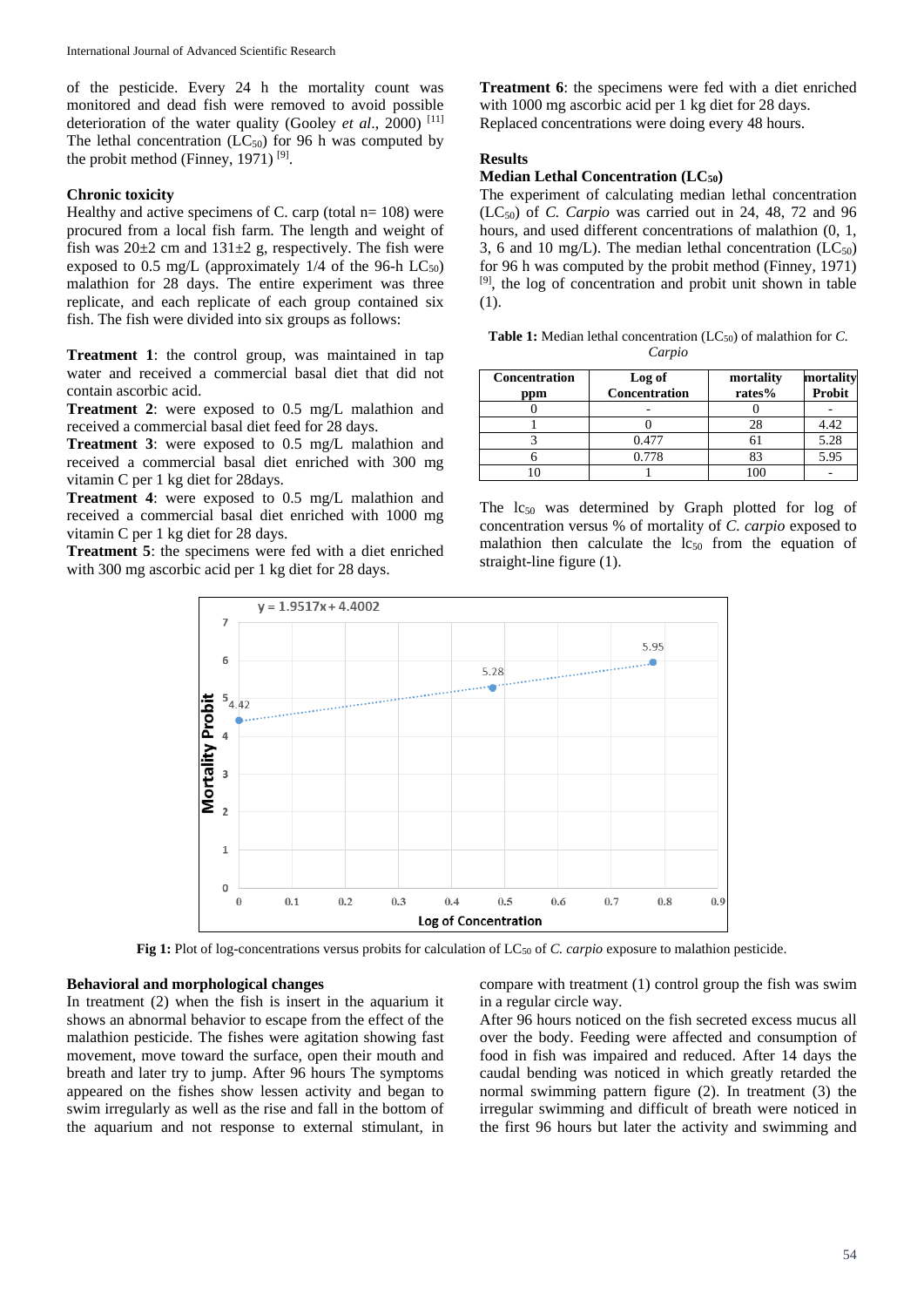normal breath were almost near to control, the secretion of mucus was noticed in treatment (3) and (4) but less than treatment (2), the caudal bending was noticed in two fishes in treatment (3) and was absent in treatment (4), no notice in food consumption in these groups after 96 hours. In treatments (5) and (6) fish behavior was just like in treatment (1).



**Fig 2:** Caudal bending in Cyprinus carpio after exposed to a sublethal concentration of malathion.

## **Discussion**

The variance in  $LC_{50}$  values in this study and the other studies was considered within the known differences that's ecological (physical and chemical properties), the type of water used in the experiments that have an effect on the toxicity of the pesticide to the fish, Also the period of exposure, fish size, fish's age, weight, length and hereditary content (Mitchell *et al.*, 1987; Al-Atar, 1998)<sup>[17, 1]</sup>. All these factors could change the metabolism of the fish, stability of the pesticide and its presence in the water, dissolved substances in the water that decrease the pesticide concentration by adsorption process that lead to change the percent of taken pesticide by the fish (Murty, 1988)<sup>[18]</sup>.

Fish are relatively sensitive to changes in their environment and have a relatively long lifespan compared to other aquatic organisms. These animals can therefore give indication of the general health of the specific habitat or aquatic ecosystem in which they occurred.

In the present study the change in fish behaver after exposed to 0.5 mg/l malathion was and the irregular swinging and trying to escape from the effect of the pesticide that could be due to the shock caused by the pesticide stress to increase the airing of the gills, Similar, observations have also been made by Joseph *et al*, (1987)<sup>[15]</sup> and Lata *et al* (2001)<sup>[16]</sup>, according to Sakshena and Parashari (1982)  $[24]$ , the movement to the surface and breath of air is to recompense the oxygen lack from the medium to meet the extra energy to cope up the toxicity. Abnormal movements and loss of equilibrium, followed by hanging vertically in water are due to inhibition of AChE activity, leading to accumulation of acetylcholine in cholinergic synapses ensuing hyper stimulation, Inhibition of AChE activity is a typical characteristic of organophosphate compounds (Holmstedt, 1963; Padilla *et al*., 1996; Timchalk *et al.,* 2002) [13, 20, 27] . An excess secretion of mucus in fish forms a nonspecific response against toxicants, thereby probably reducing toxicant contact. It also forms a barrier between the body

and the toxic medium, so as to minimize its irritating effect, or to scavenge it through epidermal mucus (Patil and David, 2010) [21]. Similar observations were made by Rao *et al*. (2003) [22] and Parma de Croux *et al*. (2002) [6] . Caudal bending is a sort of paralysis, which might be due to the inhibition of muscular AChE, resulting in blockage of neural transmissions. Bending of caudal base occurs because the caudal portion is the thinnest structure and can be conferred any sort of orientation due to paralysis of caudal musculature by AChE inhibition (Halappa and David, 2009) <sup>[12]</sup>. Decrease in appetite is a common response of fish to stress, and intermittence of feeding for longer periods can have a clear impact on growth and reproduction (Rice, 1990; Barbieri, 2007)<sup>[23, 3]</sup>.

## **Conclusions**

There was an effect on behavioral and morphological characteristics of *C. carpio* fish exposed to sub lethal concentration of Malathion pesticide. Results show their protective role of vitamin C. To reduce the effect of the Malathion pesticide.

## **References**

- 1. Al Atar EA. The effect of glyophosate herbicide on common carp cyprinus carpio L. in oxygen rich and depleted water. M.Sc. Thesis, College of Education for Women. University of Baghdad, 1998.
- 2. Bachowski S, Kolaja KL, Xu Y, Ketcham CA, Stevenson DE, *et al*. Role of oxidative stress in the mechanism of dieldrin's hepatotoxicity. Annals of Clinical & Laboratory Science. 1997; 27(3):196-209.
- 3. Barbieri E. Use of metabolism and swimming activity to evaluate the sublethal toxicity of surfactant (LAS-C12) on Mugil platanus. Brazilian Archives of Biology and Technology. 2007; 50(1):101-112.
- 4. Bigard AX. Lésions musculaires induites par l'exercice et surentraı̂nement. Science & Sports. 2001; 16(4):204- 215.
- 5. Colovic MB, Krstic DZ, Lazarevic Pasti TD, *et al*. Acetylcholinesterase inhibitors: pharmacology and toxicology. Current neuropharmacology. 2013; 11(3):315-335.
- 6. De Croux MP, Loteste A, Cazenave J. Inhibition of Plasma Cholinesterase and Acute Toxicity of Monocrotophos in a Neotropical Fish Prochilodus Iineatus. Bull. Environ. Contam. Toxicol. 2002; 69:356-363.
- 7. Dogan D. Pesticide Induced Neurotoxicity and Fish Behaviour. Zoology. 2017; 78(5):706-714.
- 8. Dwivedi PD, Das M, Khanna SK. Role of Cytochrome P-450 in Quinalphos Toxicity: Effect on Hepatic and Brain Antioxidant Enzymes in RatsITRC Communication No. 1965. Food and chemical toxicology. 1998; 36(5):437-444.
- 9. Finney DJ. Probit analysis, Cambridge University Press. Cambridge, UK, 1971.
- 10. Frei B, Stocker R, Ames BN. Antioxidant defenses and lipid peroxidation in human blood plasma. Proceedings of the National Academy of Sciences. 1988; 85(24):9748-9752.
- 11. Gooley GJ, Gavine FM, Dalton W, De Silva SS, Samblebe M. Feasibility of aquaculture in dairy manufacturing wastewater to enhance environmental performance and offset costs. Final Report DRDC